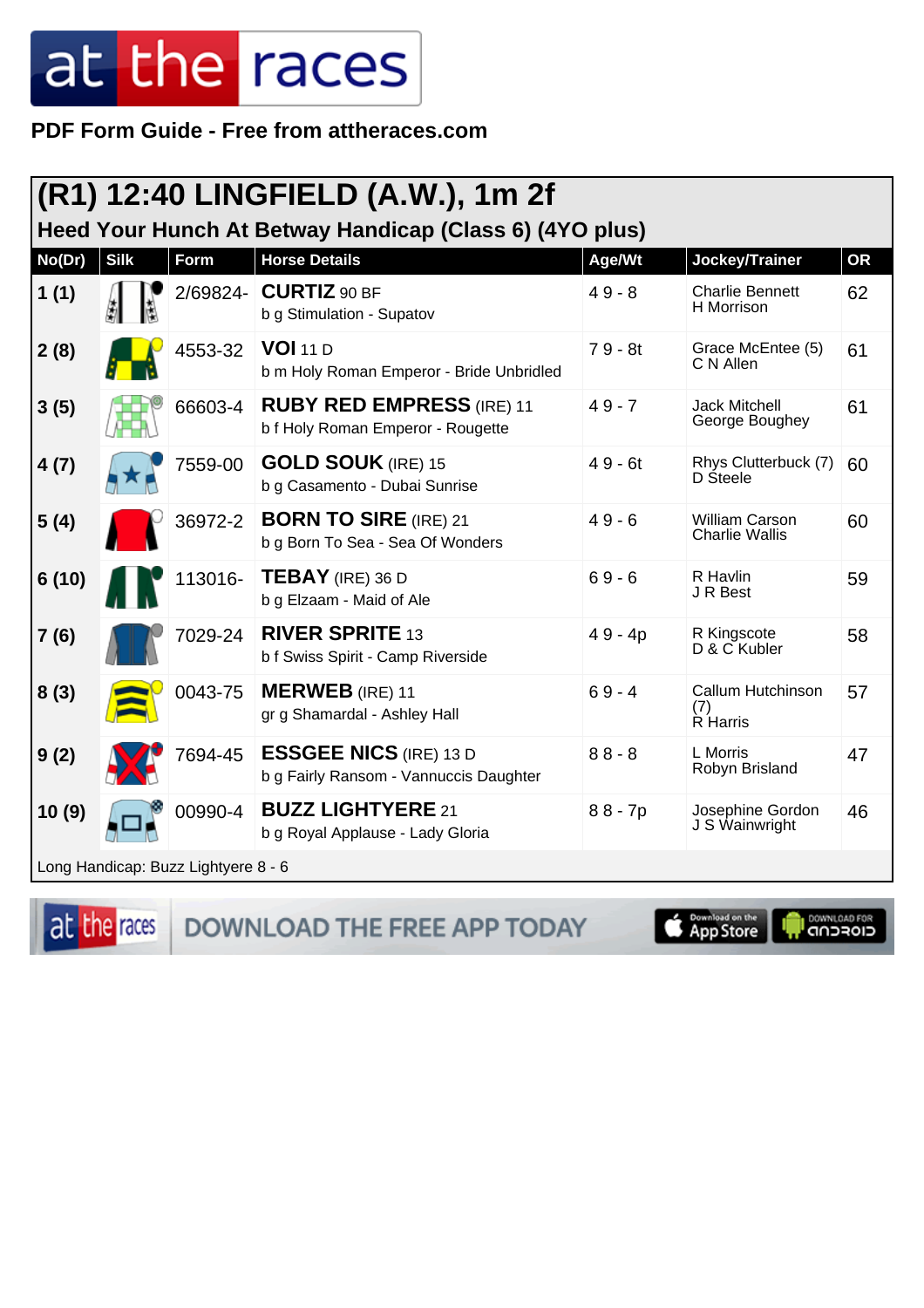**PDF Form Guide - Free from attheraces.com**

#### **(R1) 12:55 CATTERICK, 3m 1f 54y**

#### **Try Racing TV For Free Now Conditional Jockeys' Veterans' Handicap Chase (Class 4) (10YO plus)**

| <b>No</b>               | <b>Silk</b> | Form               | <b>Horse Details</b>                                                       | Age/Wt           | Jockey/Trainer                             | <b>OR</b> |
|-------------------------|-------------|--------------------|----------------------------------------------------------------------------|------------------|--------------------------------------------|-----------|
| $\mathbf 1$             |             | <b>U2UP2-</b><br>3 | <b>JUSTFORJAMES</b> (IRE) 68 CD<br>b g Dr Massini - Over The Road          | $1212 - 3$       | Billy Garritty (3)<br>Micky Hammond        | 122       |
| $\boldsymbol{2}$        |             | 322-F6P            | <b>BOLLIN ACE 60</b><br>b g Bollin Eric - Bollin Annabel                   | 10 11 - 12p      | Nathan Moscrop<br>T D Easterby             | 117       |
| $\overline{3}$          |             |                    | 61PP-72 BILLY BRONCO 46<br>ch g Central Park - Nan                         | 10 11 - 12b      | Charlie Hammond<br>(3)<br>Dr R D P Newland | 117       |
| $\overline{\mathbf{4}}$ |             | 13793P-            | <b>WILLIAM OF ORANGE 325 C</b><br>b g Duke Of Marmalade - Critical Acclaim | $1011 - 10t$     | Joe Williamson (3)<br>Mr M T Walford       | 115       |
| 5                       |             | 1135/3-<br>P       | <b>STRONG RESEMBLANCE (IRE) 36</b><br>D<br>b g Tikkanen - Shenamar         | $1011 -$<br>10b1 | Ross Turner (3)<br><b>Oliver Greenall</b>  | 115       |
| $6\phantom{1}6$         |             | 0PPP23             | YOUNG TURK (FR) 2<br>b g Poliglote - Jasminette Doree                      | 10 11 - 7tp      | Nathan Brennan (5)<br>A Sadik              | 112       |
| $\overline{7}$          |             |                    | 711/1-56 <b>RACING PULSE</b> (IRE) 26<br>b g Garuda - Jacks Sister         | $1211 - 0$       | Bruce Lynn (3)<br>N W Alexander            | 105       |
| 8                       |             |                    | 81151-0 SON OF SUZIE 75<br>gr g Midnight Legend - Suzie Cream Cheese       | $1310 - 11$      | William Shanahan<br>S Waugh                | 102       |

at the races DOWNLOAD THE FREE APP TODAY

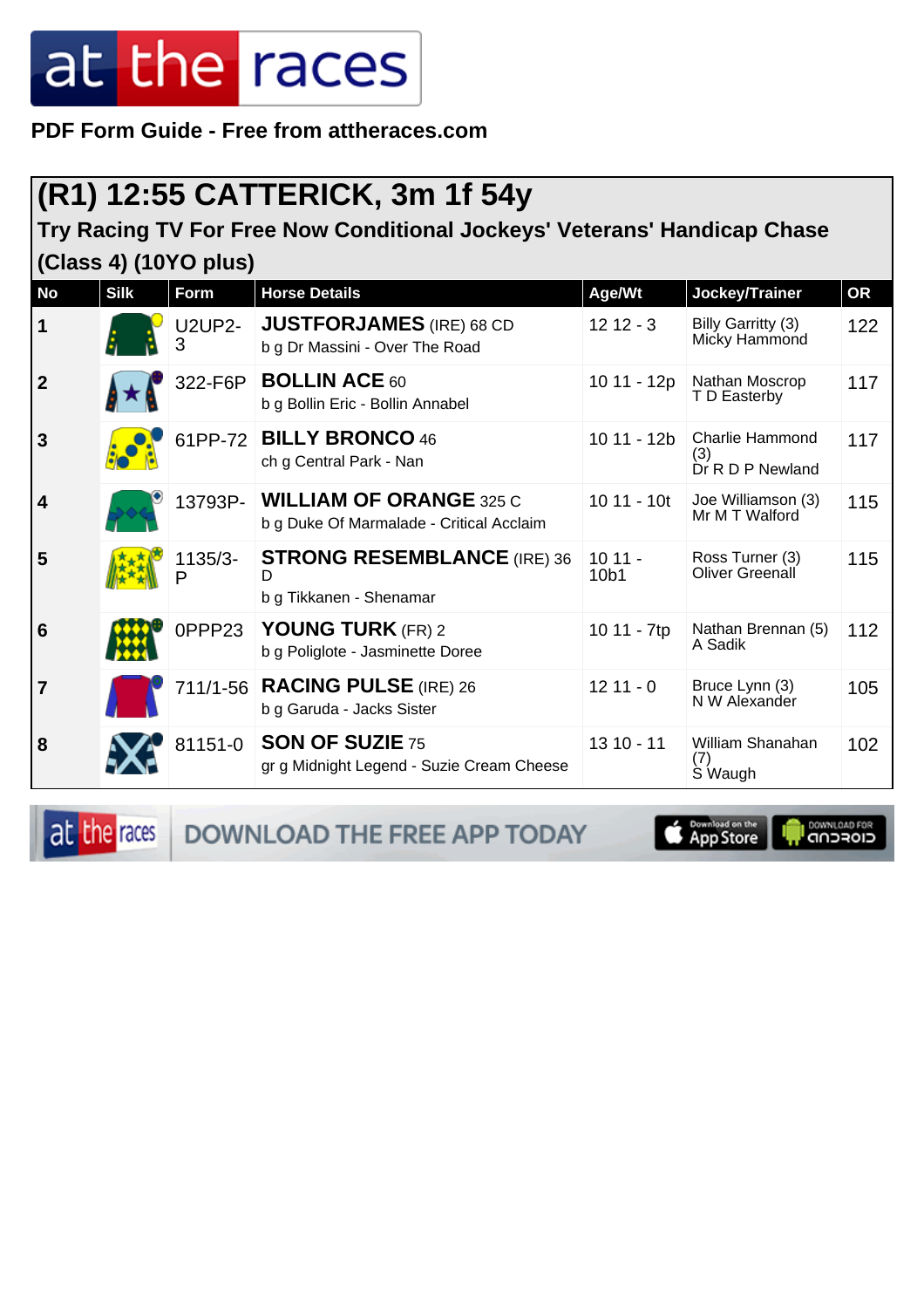**PDF Form Guide - Free from attheraces.com**

| <b>Betway Handicap (Class 2) (4YO plus)</b> |             |      |                                                                                 |            |                               |           |
|---------------------------------------------|-------------|------|---------------------------------------------------------------------------------|------------|-------------------------------|-----------|
| No(Dr)                                      | <b>Silk</b> | Form | <b>Horse Details</b>                                                            | Age/Wt     | Jockey/Trainer                | <b>OR</b> |
| (1(2))                                      |             |      | 230226- SKY DEFENDER 86 CD<br>b h Farhh - Al Mahmeyah                           | $59 - 10$  | J Fanning<br>M Johnston       | 104       |
| 2(4)                                        |             |      | 657D1-3   ASSIMILATION (IRE) 18<br>b g Xtension - Park Glen                     | $59 - 2$   | L Morris<br><b>Ed Walker</b>  | 96        |
| 3(3)                                        |             |      | 51113-1 <b>POWER OF STATES</b> (IRE) (EX5) 9 D<br>b g Lope De Vega - Allegation | $59 - 1vt$ | R Kingscote<br>Hugo Palmer    | 95        |
| 4(1)                                        |             |      | 9/1482-2 <b>UNITED FRONT</b> (USA) 18<br>b c War Front - Shell House            | $48 - 8$   | Josephine Gordon<br>M Appleby | 89        |

**OWNLOAD FOR** 

|  | <b>at the races</b> DOWNLOAD THE FREE APP TODAY | <b>Example 3</b> App Store |
|--|-------------------------------------------------|----------------------------|
|--|-------------------------------------------------|----------------------------|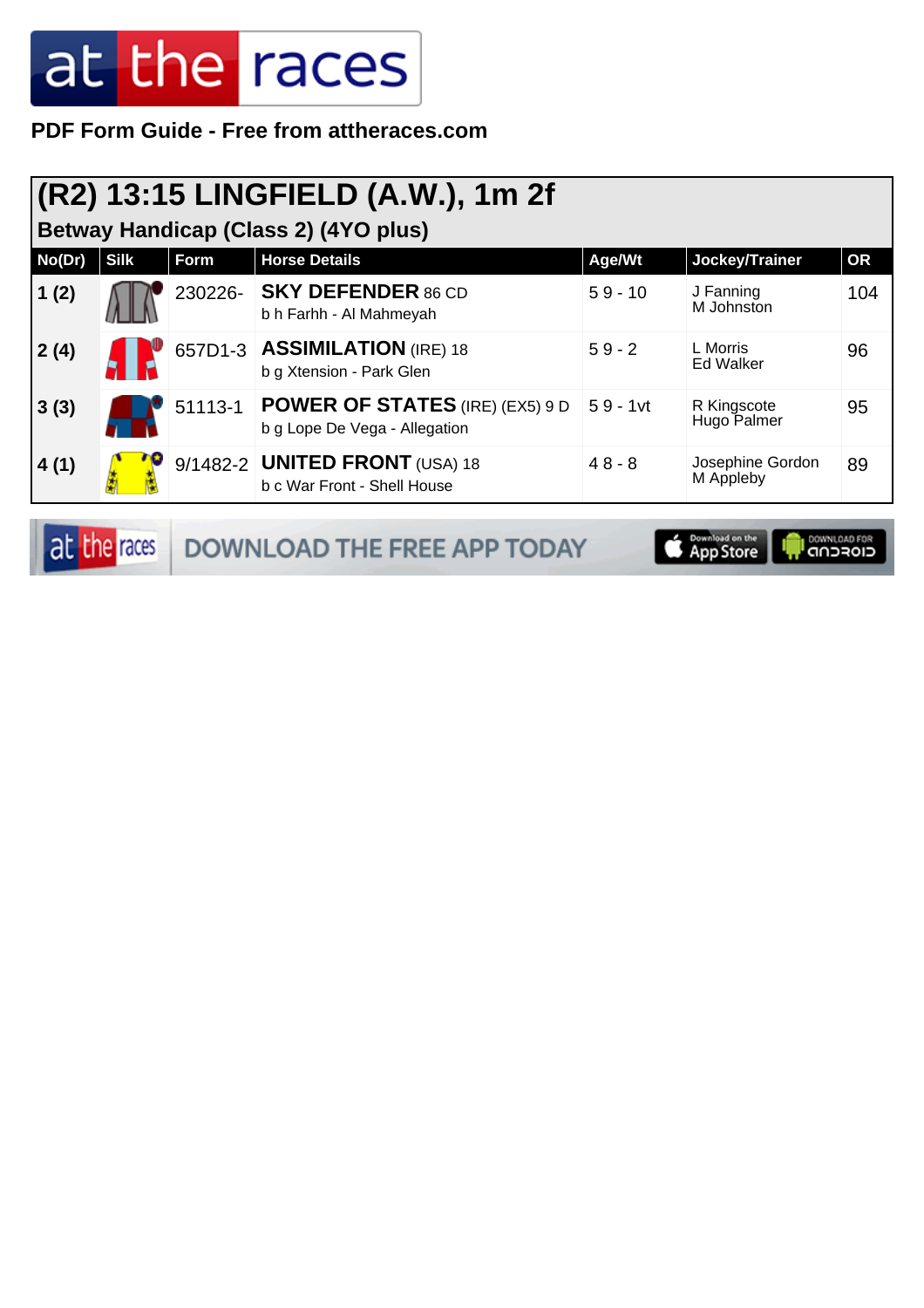**PDF Form Guide - Free from attheraces.com**

#### **(R2) 13:30 CATTERICK, 2m 3f 66y**

**Start Your RacingTV Free Month Now Novices' Hurdle (GBB Race) (Class 4) (5YO plus)**

| <b>No</b>        | <b>Silk</b> | <b>Form</b>     | <b>Horse Details</b>                                                    | Age/Wt     | Jockey/Trainer                           | <b>OR</b>                    |
|------------------|-------------|-----------------|-------------------------------------------------------------------------|------------|------------------------------------------|------------------------------|
| $\mathbf 1$      |             | 23-U311         | <b>PAY THE PIPER (IRE) 36</b><br>b g Court Cave - Regal Holly           | $611 - 4$  | Danny McMenamin<br>(3)<br>Mrs A Hamilton | $\overline{a}$               |
| $\boldsymbol{2}$ |             | 19-142          | <b>PRINCE ESCALUS (IRE) 51</b><br>b g Jeremy - So You Said              | $611 - 4$  | Jonjo O'Neill Jr.<br>Jonjo O'Neill       | 126                          |
| $\mathbf{3}$     |             | 28D-133         | <b>ULVERSTON</b> (IRE) 29<br>b g Yeats - So Supreme                     | $611 - 4$  | Sean Quinlan<br>J Candlish               | 124                          |
| 4                |             | $5/130 -$<br>6P | <b>ARCTIC VALLEY (IRE) 120</b><br>b g Arctic Cosmos - Grangevalley Gold | 7 10 - 12t | Danny Burton (5)<br>G D Hanmer           | $\overline{\phantom{0}}$     |
| 5                |             | 3-322           | <b>BARRICHELLO 30</b><br>b g Gentlewave - Tambourine Ridge              | $510 - 12$ | <b>B S Hughes</b><br>D McCain Jnr        | 120                          |
| $6\phantom{1}6$  |             | 7P35            | <b>HALLOWED GROUND (IRE) 66</b><br>b g Mahler - Castlehaven             | $610 - 12$ | Colm McCormack<br>(3)<br>Paula Smith     | $\qquad \qquad \blacksquare$ |
| $\overline{7}$   |             | 4221F           | <b>NOT WHAT IT SEEMS (IRE) 30</b><br>b g Robin Des Pres - Kyle Ruby     | $510 - 12$ | Joe Colliver<br>Micky Hammond            |                              |
| 8                |             | 41/2-535        | PASSNOTALEGEND 19<br>b g Flying Legend - Passmenot                      | $810 - 12$ | William Shanahan<br>(7)<br>S Waugh       | $\overline{\phantom{0}}$     |
| 9                |             | 67              | <b>PITEMPTON POWER (IRE) 19</b><br>b g Yeats - Western Euro             | $610 - 12$ | Callum Bewley<br>A C Whillans            |                              |
| 10               |             | 66              | <b>SKIPNESS 53</b><br>b g Desideratum - Gwyre                           | $610 - 12$ | Nathan Moscrop (3)<br>T D Easterby       |                              |
| 11               |             | $P-95$          | <b>TUFF MCCOOL (IRE) 24</b><br>gr g Arcadio - Mrs Wallensky             | 7 10 - 12t | Aaron Anderson (7)<br>Jessica Bedi       | $\qquad \qquad \blacksquare$ |
| 12               |             | $35-$           | <b>WALK WITH KINGS (IRE) 325</b><br>b g Ruler Of The World - Shakeeba   | $510 - 12$ | Ryan Mania<br>T D Easterby               |                              |
| 13               |             | $F/P2-P5$       | <b>WESTDANTE</b> (IRE) 36<br>b g Westerner - Mydante                    | $610 - 12$ | Ross Chapman<br>D Brooke                 |                              |
| 14               |             | $59-0$          | <b>CIMETTA 43</b><br>b m Lucarno - Nobratinetta                         | $610 - 5$  | R D Day<br>Miss G Boanas                 |                              |
| 15               |             | BP33/5-<br>6    | <b>PRINCESS AVERY (IRE) 49</b><br>b m Yeats - Bobs Article              | $710 - 5$  | Sam Coltherd (3)<br>Mrs Corbett          |                              |
| 16               |             | 30/             | <b>PUPPETONASTRING 708</b><br>b m Sixties Icon - Valbuena               | $610 - 5$  | Jamie Hamilton<br>T D Easterby           |                              |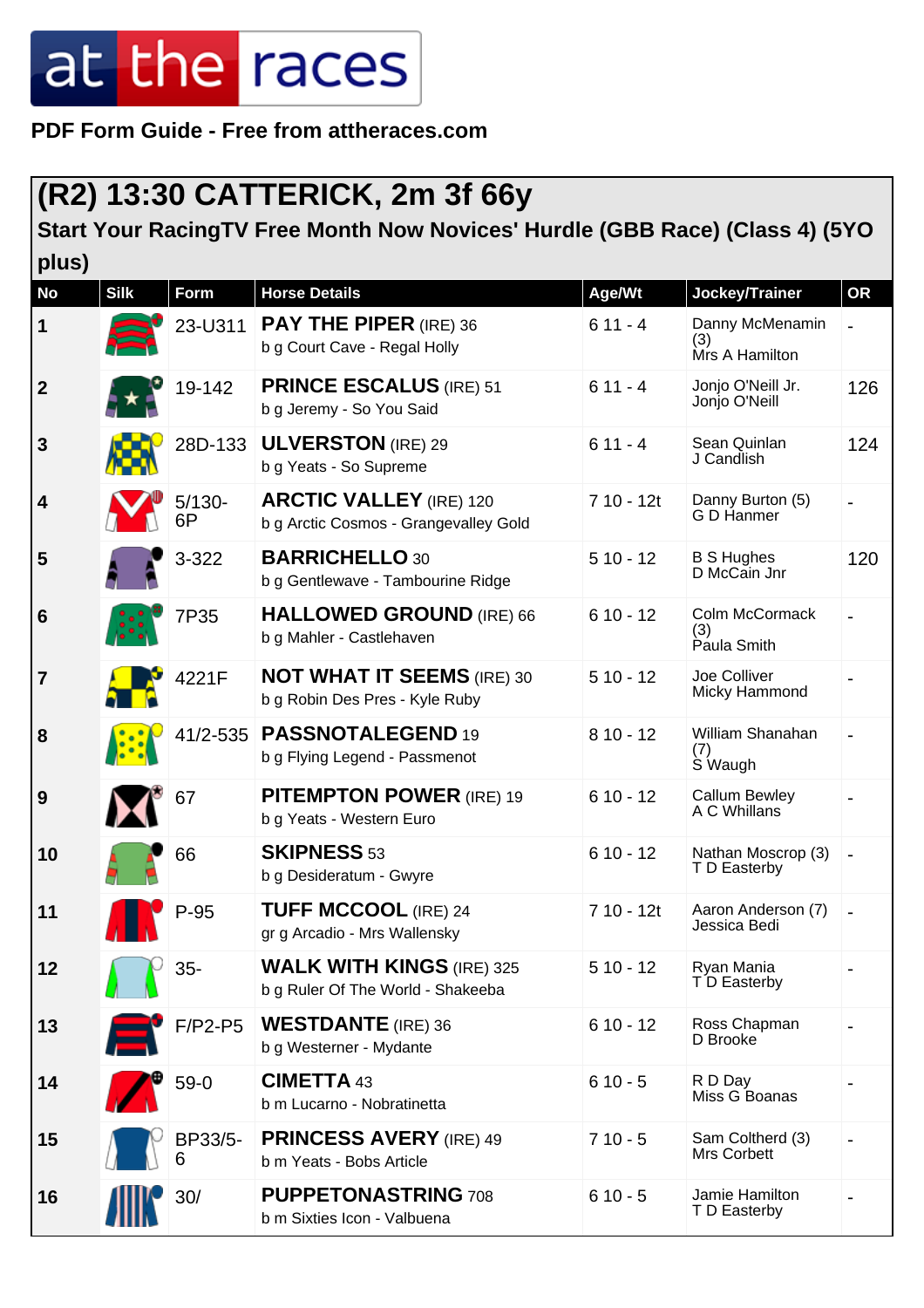**PDF Form Guide - Free from attheraces.com**

|        | (R3) 13:50 LINGFIELD (A.W.), 1m 1y<br>Bombardier British-Hopped Amber Beer Maiden Stakes (Class 5) (3YO plus) |         |                                                                          |            |                                  |           |  |  |
|--------|---------------------------------------------------------------------------------------------------------------|---------|--------------------------------------------------------------------------|------------|----------------------------------|-----------|--|--|
| No(Dr) | <b>Silk</b>                                                                                                   | Form    | <b>Horse Details</b>                                                     | Age/Wt     | Jockey/Trainer                   | <b>OR</b> |  |  |
| 1(1)   |                                                                                                               | 9336-   | <b>EXPECT TO SUCCEED (IRE) 42 BF</b><br>b g Exceed and Excel - Gwael     | $38 - 8$   | <b>Jack Mitchell</b><br>R Varian | 76        |  |  |
| 2(5)   |                                                                                                               | 42238-2 | HOST (IRE) 16<br>b c Mehmas - Mistress Makfi                             | $38 - 8$   | R Kingscote<br>R Hannon          | 73        |  |  |
| 3(6)   |                                                                                                               | $0 - 8$ | POP YA COLLAR (IRE) 20<br>b g Pride Of Dubai - Yeah Baby                 | $38 - 8$   | Morgan Cole (7)<br>M Botti       |           |  |  |
| 4(2)   |                                                                                                               | $33 -$  | <b>SIR EDWARD ELGAR (IRE) 112 BF</b><br>b c No Nay Never - Stroke of Six | $38 - 8$   | R Havlin<br>J H M Gosden         | 76        |  |  |
| 5(4)   |                                                                                                               | 80-     | <b>AUTHORA DREAM 42</b><br>b f Oasis Dream - Authora                     | $38 - 3h1$ | J Fanning<br>Mrs A J Perrett     |           |  |  |
| 6(3)   |                                                                                                               | $0-$    | <b>STEAMY</b> 42<br>b f Awtaad - Bournemouth Belle                       | $38 - 3$   | Josephine Gordon<br>D Menuisier  |           |  |  |

at the races DOWNLOAD THE FREE APP TODAY

App Store **I** DOWNLOAD FOR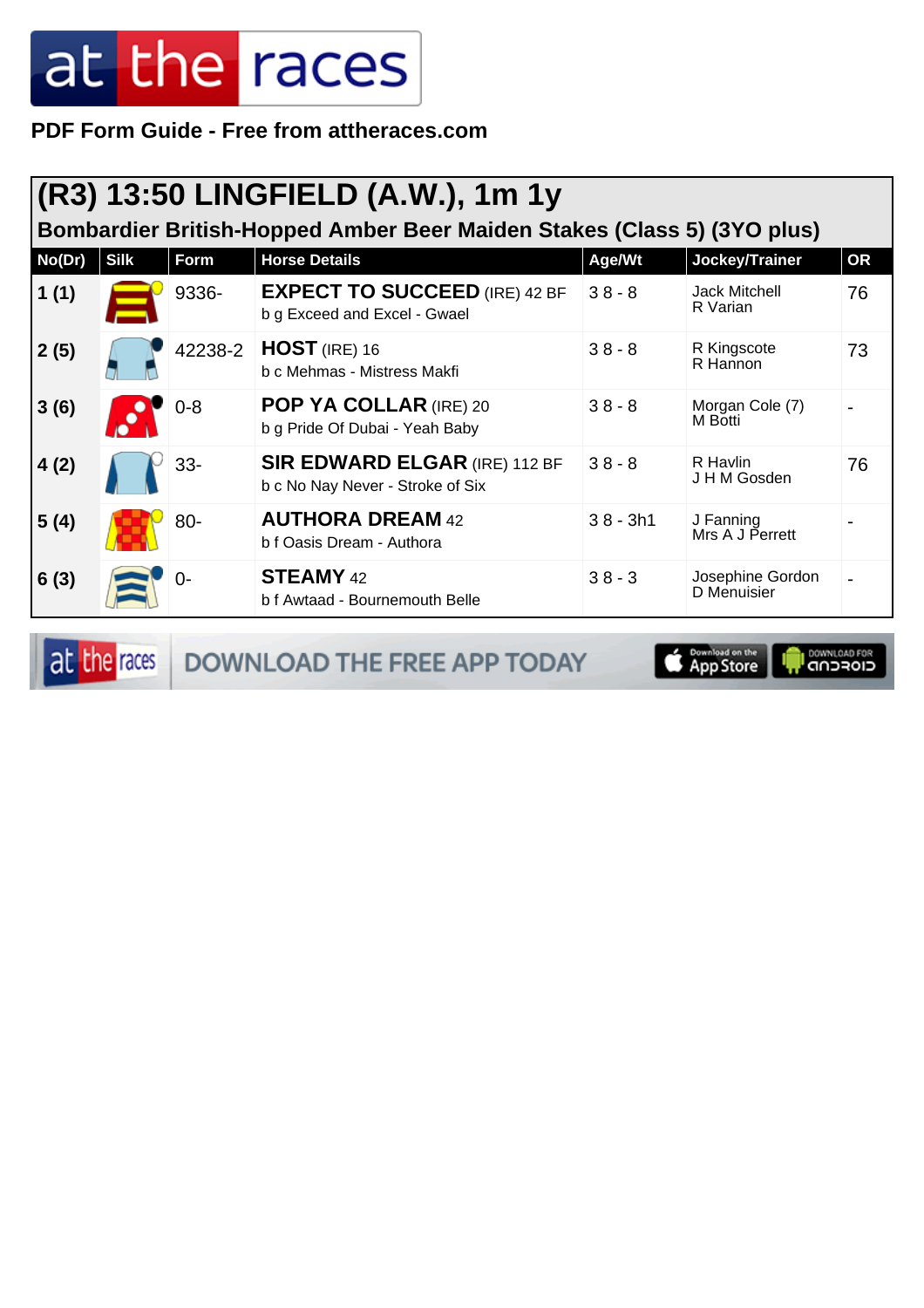**PDF Form Guide - Free from attheraces.com**

#### **(R3) 14:05 CATTERICK, 2m 3f 51y**

**kingmakerracedays.co.uk Celebrates Mary Harle's 101st Birthday Novices' Limited Handicap Chase (Class 3) (5YO plus)**

| <b>No</b>               | <b>Silk</b> | Form         | <b>Horse Details</b>                                                | Age/Wt     | Jockey/Trainer                     | <b>OR</b> |
|-------------------------|-------------|--------------|---------------------------------------------------------------------|------------|------------------------------------|-----------|
| $\mathbf 1$             |             | 417-612      | <b>INFORMATEUR</b> (FR) 45 CD BF<br>b g Maresca Sorrento - Isarella | $811 - 7$  | Sam Coltherd (3)<br>Mrs S J Smith  | 127       |
| $\overline{2}$          |             |              | 1/371-12 HEARTBREAK KID (IRE) 59<br>b g Getaway - Bella's Bury      | $611 - 7$  | <b>B S Hughes</b><br>D McCain Jnr  | 127       |
| $\overline{3}$          |             | 24/163-      | <b>GLENDUFF (IRE) 321</b><br>b g Gold Well - Last Of The Bunch      | $711 - 5$  | R D Day<br>N G Richards            | 125       |
| $\overline{\mathbf{4}}$ |             | P422P1/      | EY UP ROCKY 698<br>b g Dylan Thomas - Polo                          | $811 - 5$  | Jonjo O'Neill Jr.<br>Jonjo O'Neill | 125       |
| 5                       |             | 1P/12-<br>2P | <b>SHANACOOLE PRINCE (IRE) 29</b><br>ch g Primary - Shanacoole Rose | $811 - 4$  | David Bass<br>K C Bailey           | 124       |
| $6\phantom{1}6$         |             |              | 4/663-32 STAY HUMBLE (IRE) 37 D<br>b g Beat Hollow - Rosy De Cyborg | $811 - 2b$ | C O'Farrell<br>Miss P Robson       | 122       |
| $\overline{7}$          |             | 85311-2      | <b>OVERCOURT</b> 101<br>b g Court Cave - Overlady                   | $711 - 0$  | Ryan Mania<br>A M Thomson          | 120       |

at the races DOWNLOAD THE FREE APP TODAY **Exampled on the** 

**DOWNLOAD FOR**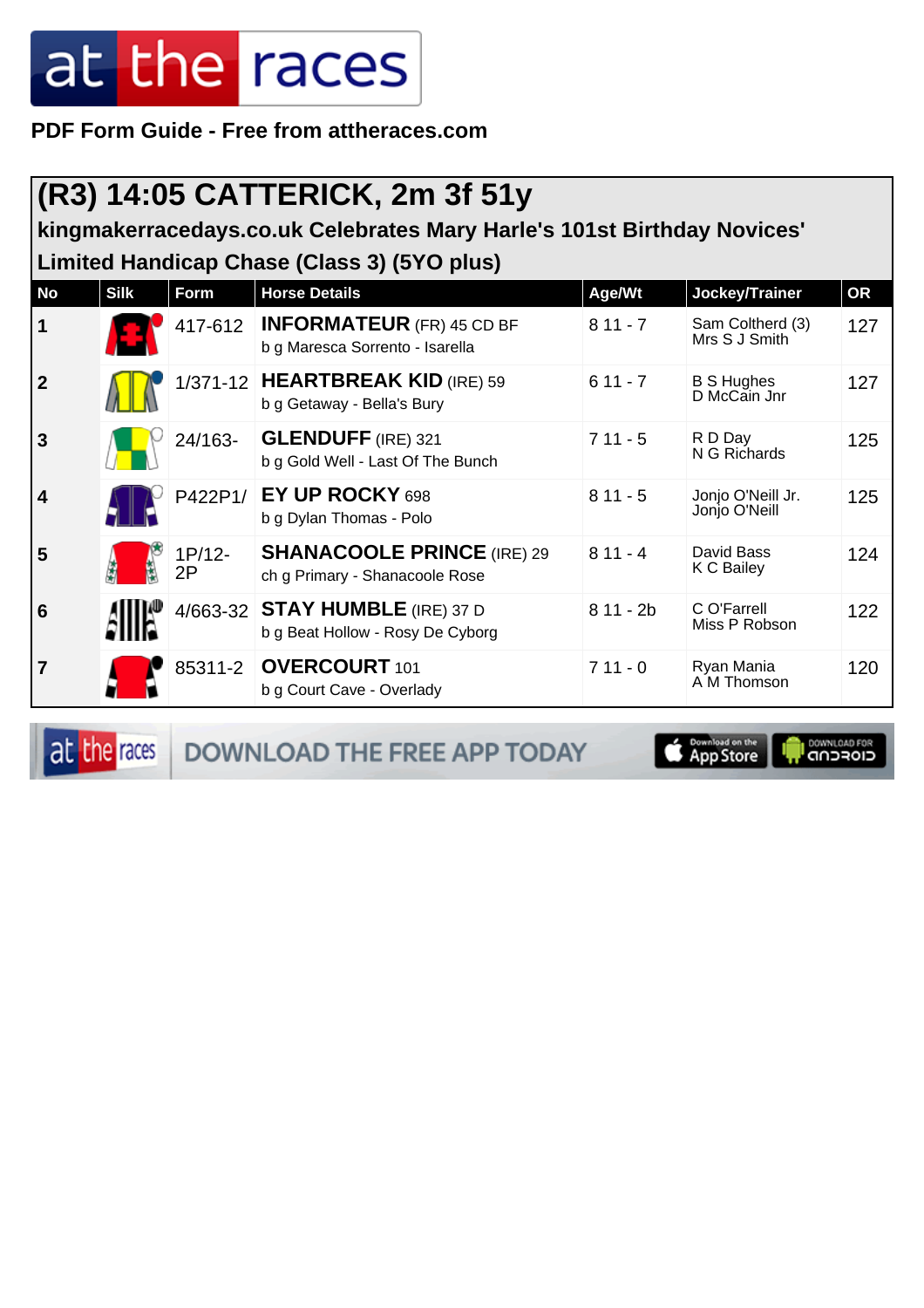**PDF Form Guide - Free from attheraces.com**

|        | (R4) 14:25 LINGFIELD (A.W.), 6f 1y<br>Read Katie Walsh On Betway Insider Handicap (Class 4) (4YO plus) |         |                                                                               |            |                                              |           |  |  |
|--------|--------------------------------------------------------------------------------------------------------|---------|-------------------------------------------------------------------------------|------------|----------------------------------------------|-----------|--|--|
| No(Dr) | <b>Silk</b>                                                                                            | Form    | <b>Horse Details</b>                                                          | Age/Wt     | Jockey/Trainer                               | <b>OR</b> |  |  |
| 1(2)   |                                                                                                        | 22734-8 | <b>TIN HAT</b> (IRE) 20 D<br>ch g Helmet - Precautionary                      | $59 - 8v1$ | Georgia Dobie (5)<br>Eve Johnson<br>Houghton | 81        |  |  |
| 2(4)   |                                                                                                        |         | 3/16042- SIR OLIVER (IRE) 168<br>b g Dark Angel - Folga                       | $49 - 7$   | Tyler Heard (7)<br>C A Dwyer                 | 80        |  |  |
| 3(5)   |                                                                                                        |         | 33162-2 <b>INVINCIBLE LARNE</b> (IRE) 18 D<br>b g Invincible Spirit - Caphene | $59 - 5$   | Callum Shepherd<br>M Quinn                   | 78        |  |  |
| 4(1)   |                                                                                                        | 45047-4 | <b>JACKSTAR (IRE) 20</b><br>gr g Dark Angel - Starbright                      | $59 - 4b1$ | L Morris<br>Mark Loughnane                   | 77        |  |  |
| 5(6)   |                                                                                                        | 142358- | <b>REAL ESTATE</b> (IRE) 196 CD<br>b g Dansili - Maskunah                     | $69 - 3p$  | R Havlin<br>M J Attwater                     | 76        |  |  |
| 6(3)   |                                                                                                        |         | 24609-8   WILEY POST 21 D<br>b g Kyllachy - Orange Pip                        | $89 - 2b$  | Elisha Whittington<br>(5)<br>A W Carroll     | 75        |  |  |

at the races DOWNLOAD THE FREE APP TODAY

il <sup>DOWNLOAD FOR</sup><br>CIOFCND App Store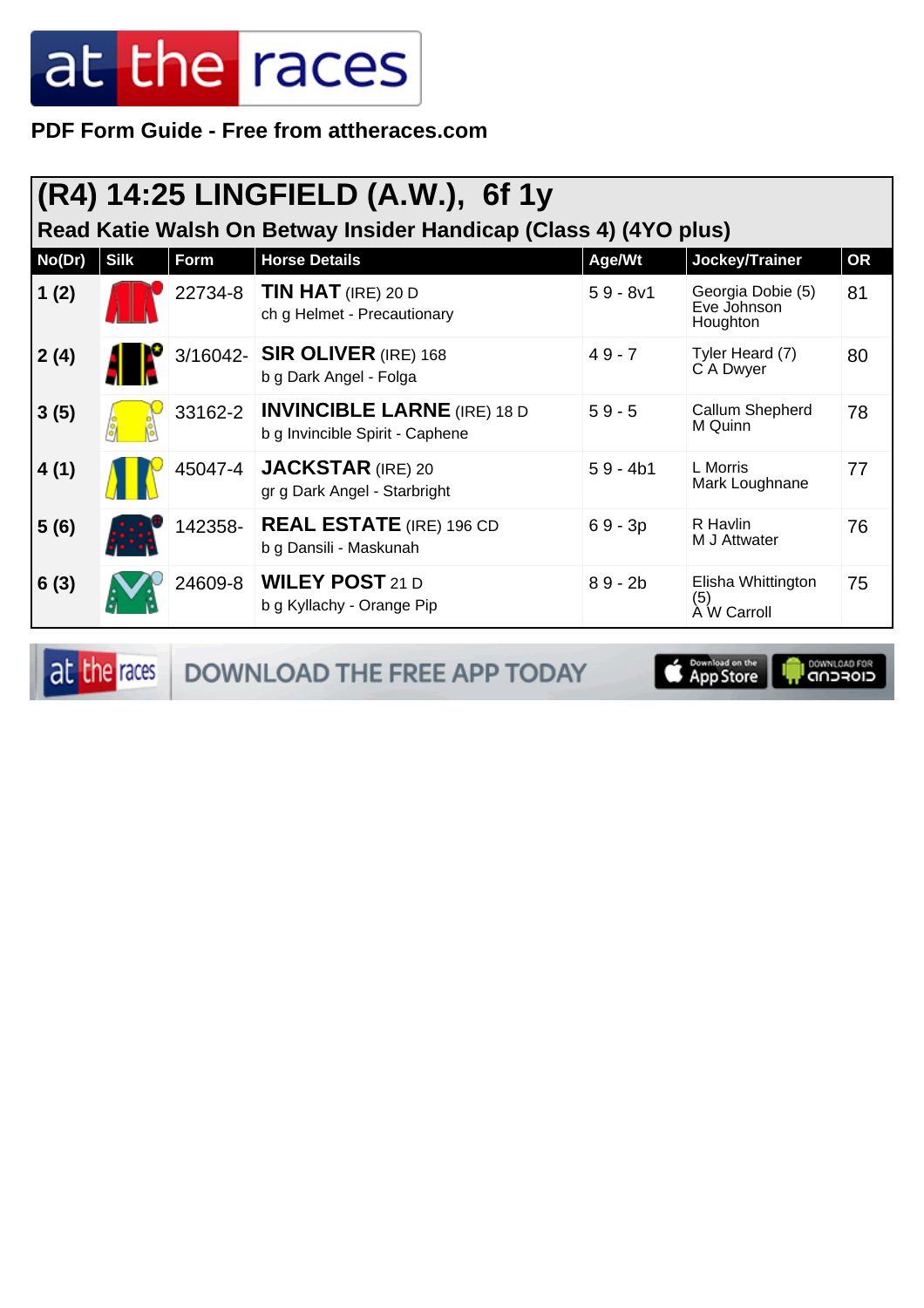PDF Form Guide - Free from attheraces.com

|                         |                                                             |             | (R4) 14:40 CATTERICK, 2m 3f 66y                                             |               |                                    |           |  |  |
|-------------------------|-------------------------------------------------------------|-------------|-----------------------------------------------------------------------------|---------------|------------------------------------|-----------|--|--|
|                         | racingty.com/freemonth Handicap Hurdle (Class 3) (4YO plus) |             |                                                                             |               |                                    |           |  |  |
| <b>No</b>               | <b>Silk</b>                                                 | <b>Form</b> | <b>Horse Details</b>                                                        | Age/Wt        | Jockey/Trainer                     | <b>OR</b> |  |  |
| $\mathbf 1$             |                                                             | 700-595     | <b>WHO'S MY JOCKEY (IRE) 29</b><br>b g Yeats - Scandisk                     | 8 12 - 0tp    | W T Kennedy<br>Richard Hobson      | 131       |  |  |
| $\boldsymbol{2}$        |                                                             | 3421-45     | <b>CAPTAIN MOIRETTE</b> (FR) 39 C D BF<br>gr g Kap Rock - Rahana Moirette   | $911 - 12p1$  | Ryan Mania<br>Mrs S J Smith        | 129       |  |  |
| $\mathbf{3}$            |                                                             | 128/752     | <b>LOOK MY WAY 32 D</b><br>b g Pour Moi - Casual Glance                     | $711 - 11$    | Aaron Anderson (7)<br>J J Quinn    | 128       |  |  |
| $\overline{\mathbf{4}}$ |                                                             | 12F0-14     | <b>ADICCI (IRE) 41</b><br>b g Shirocco - Lughnasa                           | $611 - 10$    | Jonjo O'Neill Jr.<br>Jonjo O'Neill | 127       |  |  |
| 5                       |                                                             | 2216-47     | <b>MULTELLIE 56 D</b><br>b g Multiplex - Bollin Nellie                      | $911 - 7$     | Jamie Hamilton<br>T D Easterby     | 124       |  |  |
| $6\phantom{1}6$         |                                                             | 1-0P645     | <b>NIVEN</b> (IRE) 7 C<br>b g Elusive Pimpernel - Ginger Lily               | $811 - 6p$    | Joe Williamson (7)<br>P A Kirby    | 123       |  |  |
| $\overline{7}$          |                                                             | 131F4-7     | <b>MURPHY'S LAW (IRE) 29</b><br>b g Gold Well - Balleen Rose                | $711 - 6$     | Craig Nichol<br>K Dalgleish        | 123       |  |  |
| 8                       |                                                             | P81-        | <b>DA VINCI HAND (IRE) 507 D</b><br>b g Champs Elysees - Thousandkissesdeep | $611 - 3t1$   | <b>DOUBTFUL</b><br>Miss J E Foster | 120       |  |  |
| 9                       |                                                             | 55-3112     | <b>HART OF STEEL (IRE) 36</b><br>gr g Ask - Boberelle                       | $611 - 3$     | <b>B S Hughes</b><br>D McCain Jnr  | 120       |  |  |
| 10                      |                                                             | 217-P45     | <b>SHOW PROMISE 51 CD</b><br>b g Josr Algarhoud - Show Potential            | $711 - 1$     | Ross Chapman<br>P A Kirby          | 118       |  |  |
| 11                      |                                                             | 64345-1     | <b>MANWELL</b> (IRE) 54 CD<br>b g Gold Well - Roborette                     | $11 10 - 10t$ | Jonathan England<br>Sam Drake      | 113       |  |  |

at the races

DOWNLOAD THE FREE APP TODAY

**S Commissed** on the

**I DOWNLOAD FOR**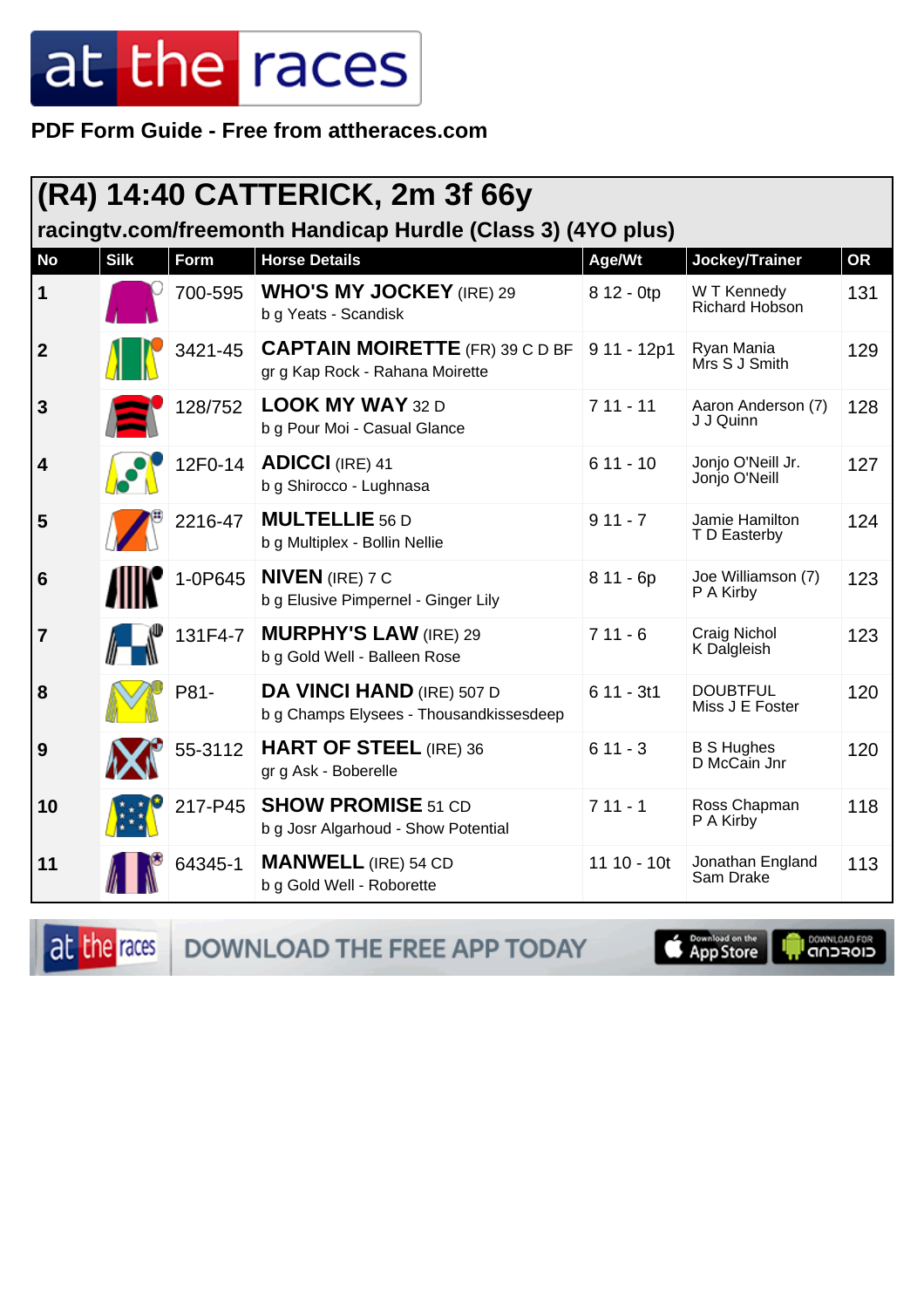PDF Form Guide - Free from attheraces.com

|        |             |          | (R5) 15:00 LINGFIELD (A.W.), 1m 7f 169y                           |            |                                         |           |
|--------|-------------|----------|-------------------------------------------------------------------|------------|-----------------------------------------|-----------|
|        |             |          | Play 4 To Win At Betway Handicap (Class 6) (4YO plus)             |            |                                         |           |
| No(Dr) | <b>Silk</b> | Form     | <b>Horse Details</b>                                              | Age/Wt     | Jockey/Trainer                          | <b>OR</b> |
| 1(2)   |             | 65845-7  | <b>BIRD FOR LIFE 14 CD</b><br>b m Delegator - Birdolini           | 79 - 12p   | <b>Charlie Bennett</b><br>M D I Usher   | 62        |
| 2(5)   |             | 8/68238- | <b>WEMYSS POINT 46</b><br>b g Champs Elysees - Wemyss Bay         | $99 - 10b$ | <b>Jack Mitchell</b><br>P A Kirby       | 60        |
| 3(3)   |             | 706316/  | <b>BEAUFORT</b> (IRE) 466 (42J) BF<br>b g Zoffany - Change Course | $59 - 9h$  | <b>Edward Greatrex</b><br>W Greatrex    | 59        |
| 4(4)   |             | 49945-5  | <b>AMANTO</b> (GER) 23 CD<br>b g Medicean - Amore                 | 119 - 8tp  | R Havlin<br>Ali Stronge                 | 58        |
| 5(8)   |             | 546020-  | LYRICA'S LION (IRE) 63<br>b g Dragon Pulse - Shishangaan          | $79 - 6$   | Tyler Heard (7)<br>Miss S West          | 56        |
| 6(7)   |             | 08/510-4 | <b>JAN WELLENS 11</b><br>ch g Dutch Art - Upstanding              | $49 - 4b$  | Callum Hutchinson<br>(7)<br>Olly Murphy | 59        |
| 7(1)   |             | 10000-5  | <b>EZANAK</b> (IRE) 20<br>b g Sea The Stars - Ebaza               | $89 - 0p$  | Josephine Gordon<br>J S Wainwright      | 50        |
| 8(6)   |             |          | 938425- ALEATORIC (IRE) 45<br>b g Dylan Thomas - Castalian Spring | $58 - 12b$ | R Kingscote<br>Martin Smith             | 48        |

at the races

DOWNLOAD THE FREE APP TODAY

**Example of the App Store** 

**I DOWNLOAD FOR**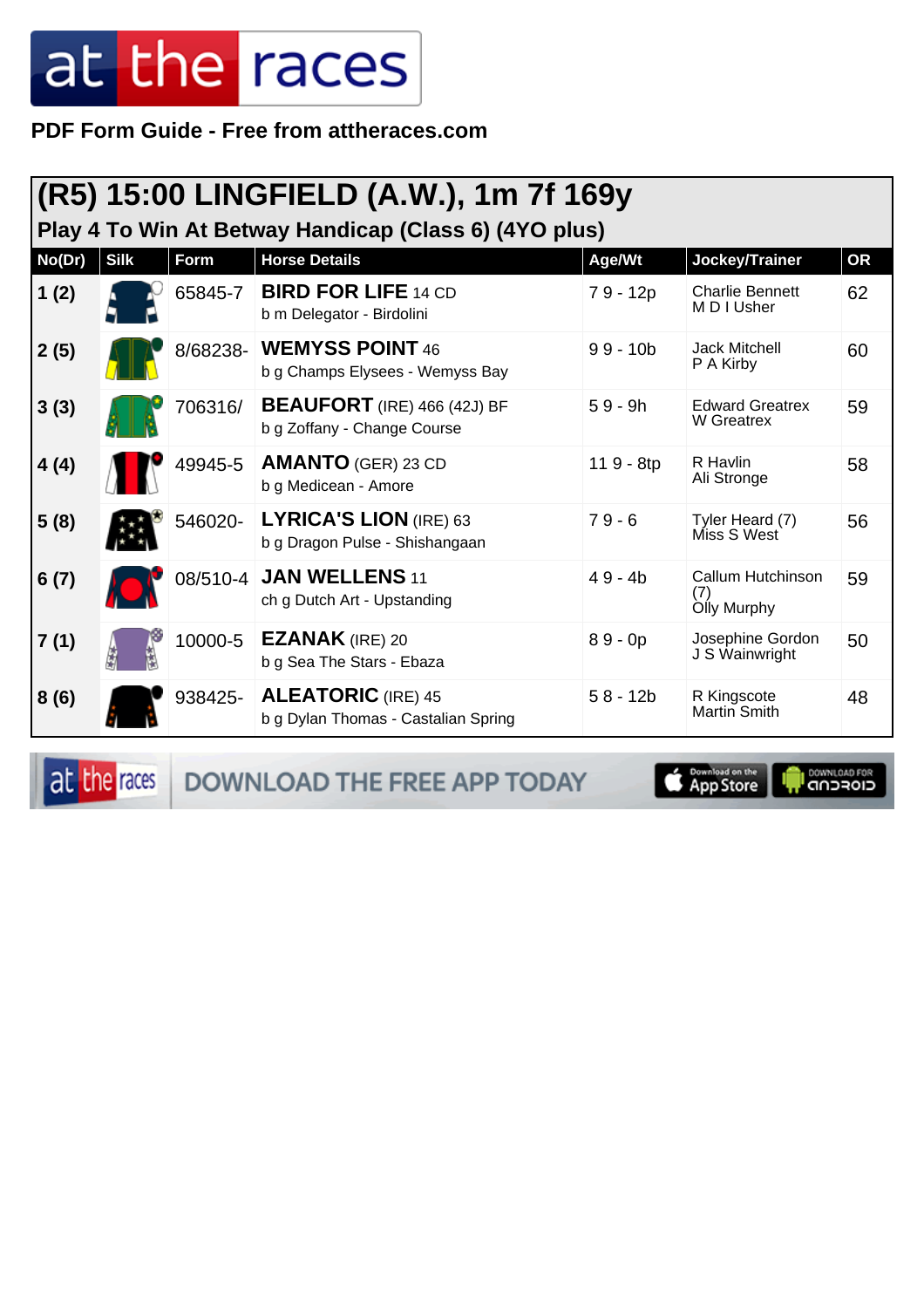**PDF Form Guide - Free from attheraces.com**

|                  |             |                         | (R5) 15:15 CATTERICK, 3m 1f 54y                                           |               |                                             |           |
|------------------|-------------|-------------------------|---------------------------------------------------------------------------|---------------|---------------------------------------------|-----------|
|                  |             |                         | Jumps At Home With Free RacingTV Handicap Chase (Class 5) (5YO plus)      |               |                                             |           |
| <b>No</b>        | <b>Silk</b> | Form                    | <b>Horse Details</b>                                                      | Age/Wt        | Jockey/Trainer                              | <b>OR</b> |
| $\mathbf 1$      |             | 2-4322F                 | <b>EVENT OF SIVOLA (FR) 9</b><br>ch g Noroit - Surprise De Sivola         | $712 - 0p$    | Joe Williamson (7)<br>Mr M T Walford        | 102       |
| $\boldsymbol{2}$ |             | 4P-5311                 | <b>SIGURD</b> (GER) 24 CD<br>ch g Sholokhov - Sky News                    | 9 12 - 0bt    | <b>B S Hughes</b><br>Miss J E Foster        | 102       |
| $\mathbf{3}$     |             | FP/51P1                 | <b>SQUARE VIVIANI (FR) 377</b><br>b g Satri - Idria                       | $1011 - 12$   | Billy Garritty (3)<br>Micky Hammond         | 100       |
| 4                |             |                         | 2P86-5P PADDYS RUNNER 55<br>gr g Sir Percy - Frosty Welcome               | $911 - 9p$    | Jack Tudor (3)<br><b>Christian Williams</b> | 97        |
| 5                |             | 16-5545                 | <b>PALIXANDRE</b> (FR) 11<br>b g Kapgarde - Palmeriade                    | $711 - 8t$    | Jonathan England<br>Sam Drake               | 96        |
| 6                |             | 7/22P-<br>53            | <b>ISKABEG LANE</b> (IRE) 30<br>b g Westerner - Nosey Oscar               | $1011 - 7$    | Sam Coltherd (3)<br>Mrs S J Smith           | 95        |
| $\overline{7}$   |             | 913-513                 | <b>HANG TOUGH 57 BF</b><br>b g Geordieland - Allerford Lily               | 7 11 - 4tp1   | Jonjo O'Neill Jr.<br>Jonjo O'Neill          | 92        |
| 8                |             |                         | 23/4355- PURCELL'S BRIDGE (FR) 319 D<br>b g Trempolino - Theatrical Lady  | $1411 - 4$    | Blair Campbell (3)<br>Mrs R Dobbin          | 92        |
| 9                |             | 07045/4                 | <b>NEWLANDS CROSS (IRE) 70</b><br>b g Stowaway - Honey Mustard            | $911 - 1b1$   | P J Brennan<br><b>Christian Williams</b>    | 89        |
| 10               |             | 4P/P66-                 | <b>SO SATISFIED 75 CD</b><br>b g Aqlaam - Pirouetting                     | $1011 - 0p$   | C O'Farrell<br>I Jardine                    | 88        |
| 11               |             | 36PP-<br>2P             | <b>PACKETTOTHERAFTERS (IRE)</b><br>119<br>b g Craigsteel - Darazari River | 12 11 - 0tp   | William Shanahan<br>(7)<br>G D Hanmer       | 88        |
| 12               |             | 57PP-<br>P <sub>4</sub> | <b>NEWBERRY NEW</b> (IRE) 14<br>b g Kodiac - Sunblush                     | $910 - 13p$   | Harry Bannister<br><b>William Bethell</b>   | 87        |
| 13               |             | P42-864                 | <b>SMUGGLER'S STASH (IRE) 30</b><br>ch g Stowaway - Sweetasanu            | $11 10 - 10v$ | Craig Nichol<br>Mrs R Dobbin                | 84        |
| 14               |             | 13-05P3                 | <b>SPIRIT OF HALE (IRE) 24</b><br>ch g Stowaway - Roseboreen              | 10 10 - 5vt   | Sean Quinlan<br>J Candlish                  | 79        |

at the races DOWNLOAD THE FREE APP TODAY

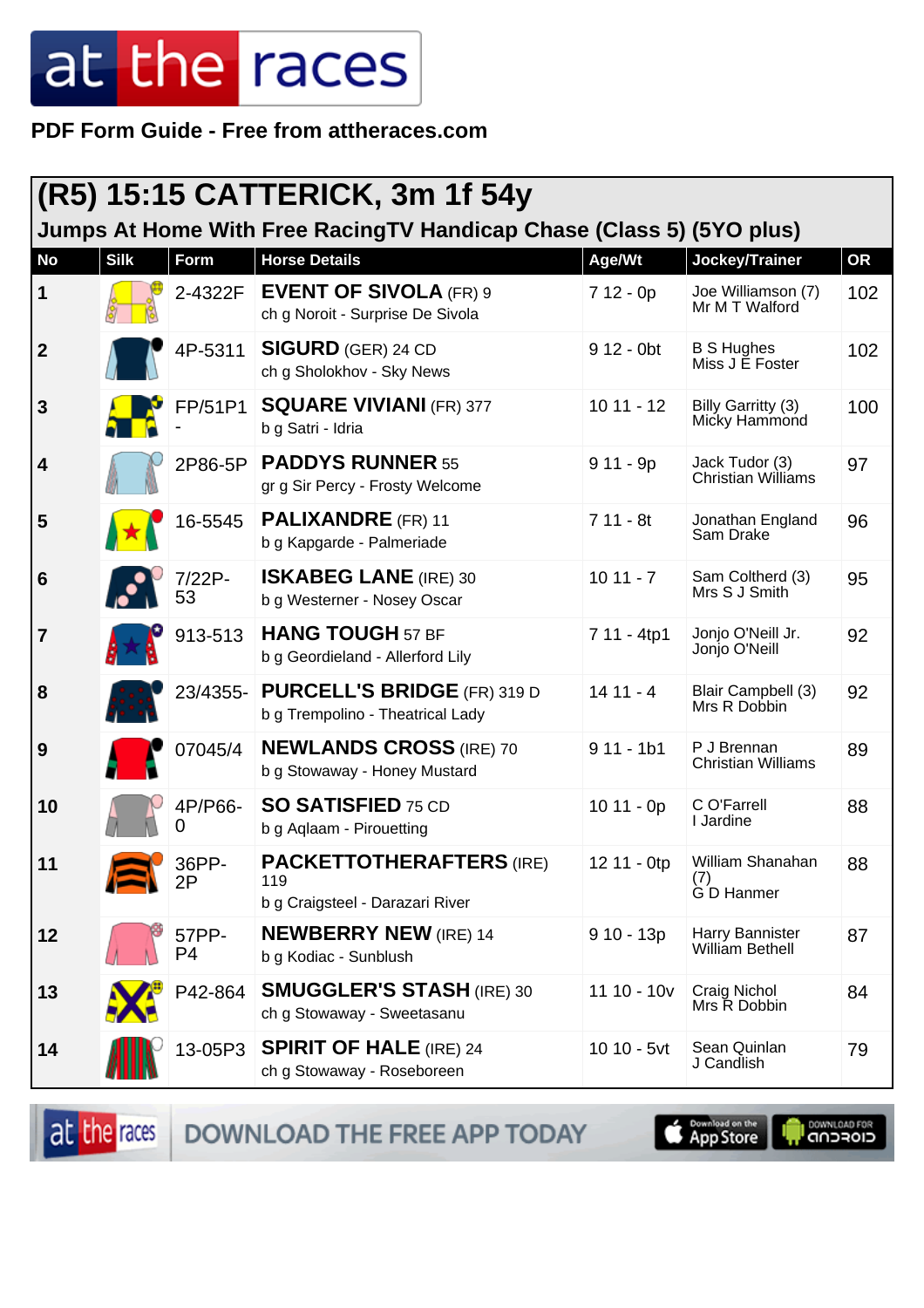**PDF Form Guide - Free from attheraces.com**

| $ {\sf (R6)}$ 15:35 LINGFIELD (A.W.), 5f 6y<br>Betyourway At Betway Handicap (Class 4) (4YO plus) |             |         |                                                                   |            |                                             |    |  |
|---------------------------------------------------------------------------------------------------|-------------|---------|-------------------------------------------------------------------|------------|---------------------------------------------|----|--|
| No(Dr)                                                                                            | <b>Silk</b> | Form    | <b>Horse Details</b>                                              | Age/Wt     | Jockey/Trainer                              | OR |  |
| 1(5)                                                                                              |             | 761340- | <b>POP DANCER (IRE) 37 D</b><br>b g Kodiac - Pop Art              | $49 - 7$   | L Morris<br>A W Carroll                     | 85 |  |
| 2(1)                                                                                              |             | 24922-2 | <b>OUTRAGE 6D BF</b><br>ch g Exceed and Excel - Ludynosa          | $99 - 5b$  | R Kingscote<br>D & C Kubler                 | 83 |  |
| 3(2)                                                                                              |             | 4686-22 | <b>VERNE CASTLE 16 CD</b><br>ch g Sakhee's Secret - Lochangel     | $89 - 4h$  | N Mackay<br>M Wigham                        | 82 |  |
| 4(4)                                                                                              |             | 00763-4 | <b>SAAHEQ 18 D</b><br>b g Invincible Spirit - Brevity             | $78 - 6p1$ | Callum Hutchinson<br>(7)<br>Mrs A J Perrett | 70 |  |
| 5(3)                                                                                              |             | 565-152 | <b>SHAMSHON</b> (IRE) 6 CD<br>b g Invincible Spirit - Greenisland | $108 - 3$  | J Fanning<br>S C Williams                   | 67 |  |

at the races DOWNLOAD THE FREE APP TODAY